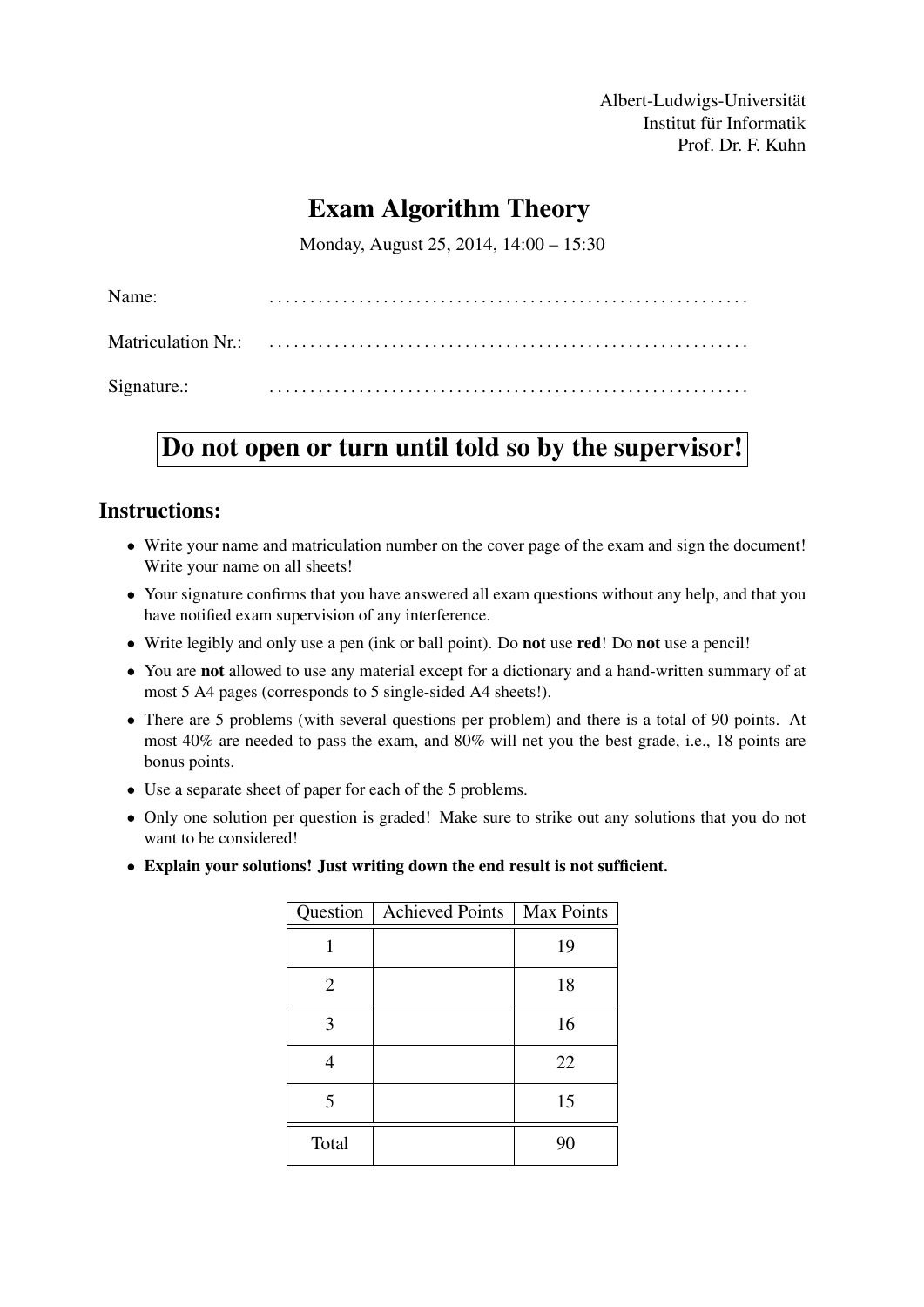#### Problem 1: Short Questions (19 points)

- 1. (5 points) We have seen that for Fibonacchi Heaps the operation *decreaseKey* has amortized running time  $\mathcal{O}(1)$ . What does this mean?
- 2. (7 points) Show that taking all nodes is a 2-approximation algorithm for the vertex cover problem on regular graphs (graphs where all nodes have the same degree).

Recall: For a graph  $G = (V, E)$ , a set  $S \subseteq V$  is called a vertex cover iff every edge  $\{u, v\} \in E$  is covered by a node in S, i.e., if the intersection  $S \cap \{u, v\}$  is non-empty. The vertex cover problem tries to find a minimum (in cardinality) vertex cover.

3. (7 points) You are given an unsorted array  $A$  of integers. Your task is to find an element  $e$ such that at least  $40\%$  of all elements are smaller than or equal to e and at least  $40\%$  of all elements are larger than or equal to  $e$ . Devise an algorithm that outputs such an element  $e$  with probability at least  $1/2$ , and otherwise just outputs "failure". The algorithm is supposed to have linear running time (in the worst case).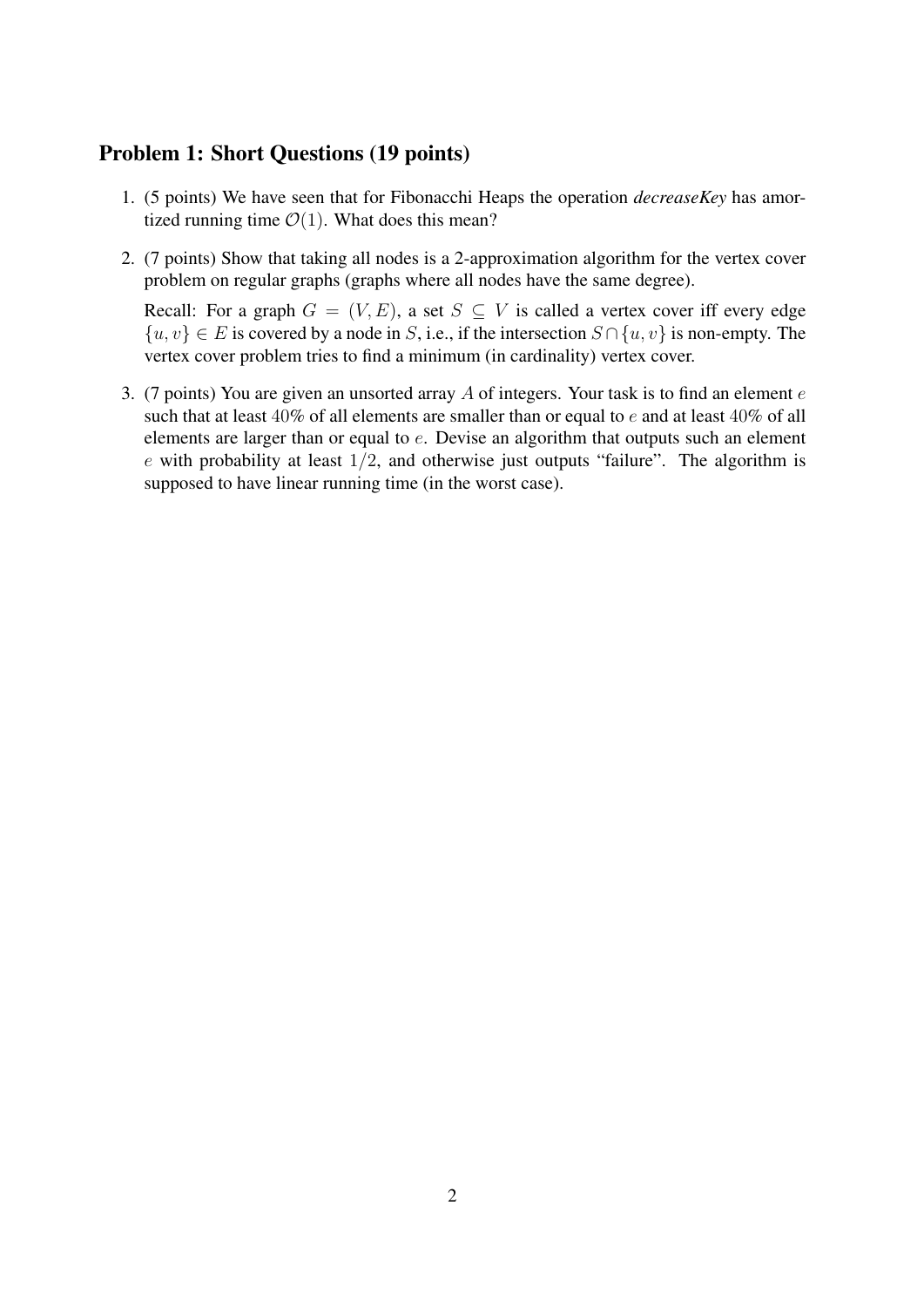#### Problem 2: Coins (18)

We are looking for an algorithm to determine the minimum number of coins A which are necessary to pay a specific amount of money  $B$  (the amount has to be paid exactly).

More explicitly: We are given k different integer coin values  $m_1, \ldots, m_k \in \mathbb{N}, k > 0, m_i \ge 1$ and an integer amount  $B \in \mathbb{N}$ . We want to minimize the number of coins  $A := \sum_{i=1}^{k} a_i$  where  $a_1, \ldots, a_k \in \mathbb{N}_0$  are integers with  $\sum_{i=1}^k a_i m_i = B$ .

A diligent student implemented the following algorithm:

```
int minimum(int[] M, int B) {
    sort(M); \frac{1}{2} // sorts M in decreasing order
    int i = 0, c = 0;while (B > 0) {
        if (B < M[i]) {
            i++;if (i \geq M.length) {
                return -1; // no solution found
            }
        } else {
            B = B - M[i];c++;}
    }
    return c;
}
```
- 1. (4 points) Which algorithmic design principle does the above algorithm use?
- 2. (5 points) Give an example configuration of coin values  $m_1, \ldots, m_k$ , and a value B, where a solution exists, but the above algorithm does not find an optimal solution.
- 3. (9 points) Describe a dynamic programming algorithm that finds the minimum number of coins needed to pay B. What is the running time of your algorithm?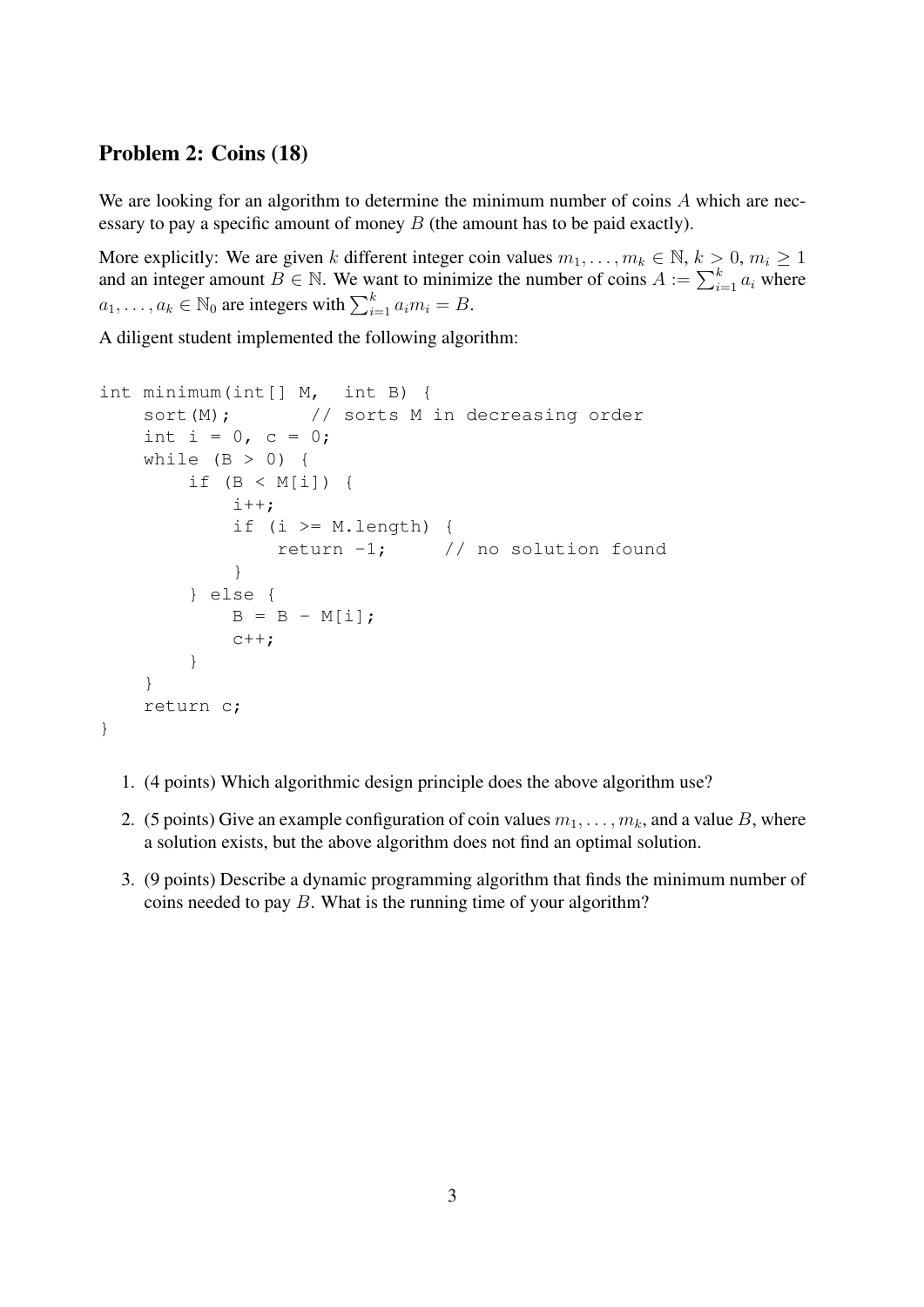#### Problem 3: TV Show (16 points)

A high school class is made an interesting offer by a reality TV show in which couples of students (one female and one male student) get a free vacation trip to an exciting location. This class consists of

- *n* boys  $B = \{b_1, \ldots, b_n\}$  and
- *n* girls  $G = \{q_1, ..., q_n\}.$

There are *n* different locations  $L = \{\ell_1, \ldots, \ell_n\}$  for the students to choose from. The girls are not picky about the destinations, but each girl  $q$  is only willing to partner up with an individual subset  $B_q \subseteq B$  of all available boys. The boys on the other hand do not care that much about with whom they go on vacation, but they care about the location; each boy  $b$  has an individual subset  $L_b \subseteq L$  of locations it is willing to visit.

Is it possible that everyone can go on a free vacation? Devise an algorithm that answers this question.

What is the time complexity of your algorithm if you assume that each girl is willing to partner what is the three complexity of your argorithm in you assume that each gift is willing to partner up with at most  $\sqrt{n}$  different boys and if you assume that each boy is willing to to visit at most  $\sqrt{n}$  different locations?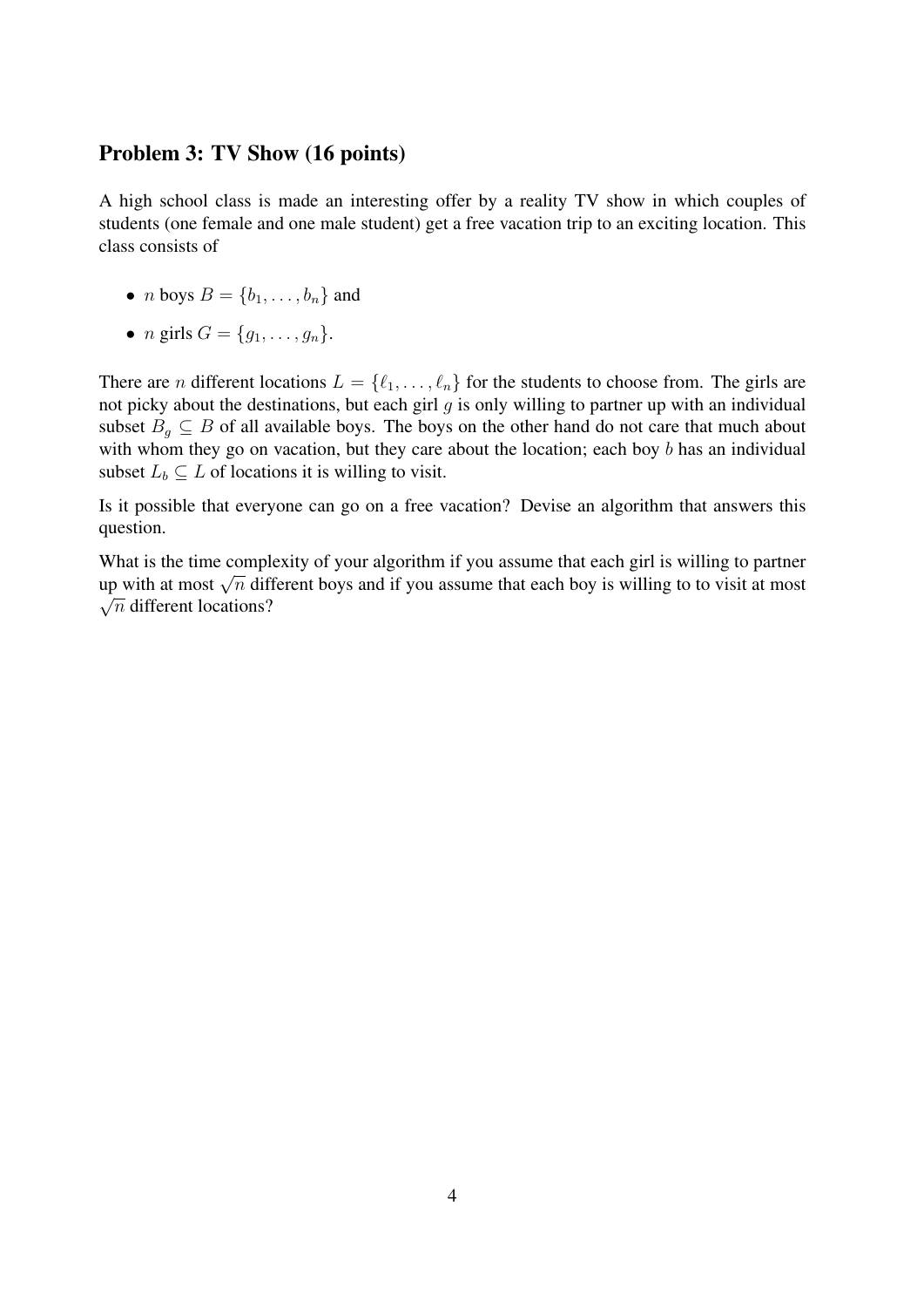## Problem 4: Sorted Matrix (22 points)

As input you are given an  $n \times n$  square matrix  $(F_{i,j})_{1 \le i,j \le n}$  of integers and an integer x. The matrix has a special property: Elements in every row and column are sorted in increasing order, i.e.,  $F_{i,j} \leq F_{i',j}$  for  $i \leq i'$  and  $F_{i,j} \leq F_{i,j'}$  for  $j \leq j'$ .

The task is to find out whether  $x$  is one of the matrix elements.

The naïve approach needs time  $\Theta(n^2)$  and therefore we devise a divide-and-conquer algorithm  $\mathcal A$ for the problem. Using the intuition of the binary search algorithm for one-dimensional arrays, we compare x with the center element  $c(F)$  of the matrix, where  $c(F) := F_{\lceil \frac{n}{2} \rceil, \lceil \frac{n}{2} \rceil}$  and we then solve the problem by recursively solving it in smaller square matrices. (You can ignore any rounding issues when dividing the problem into smaller ones. You can also assume that when solving the problem recursively, all involved smaller matrices are square matrices of exactly the same size.)

- 1. (7 points) Describe Algorithm  $A$  in more detail. (It should become clear how the problem is divided into subproblems and which of the subproblems have to be solved recursively.)
- 2. (5 points) Analyze the running time of Algorithm A. You can use the master theorem.
- 3. (10 points) As it turns out, Divide-and-Conquer is not an efficient approach to solve the problem. Therefore forget about Algorithm  $A$  and try to find a better algorithm. State your algorithm and explain its complexity. Full points are awarded for an iterative algorithm that runs in time  $\mathcal{O}(n)$ , and partial scores for an algorithm that runs in time  $\mathcal{O}(n \log n)$ .